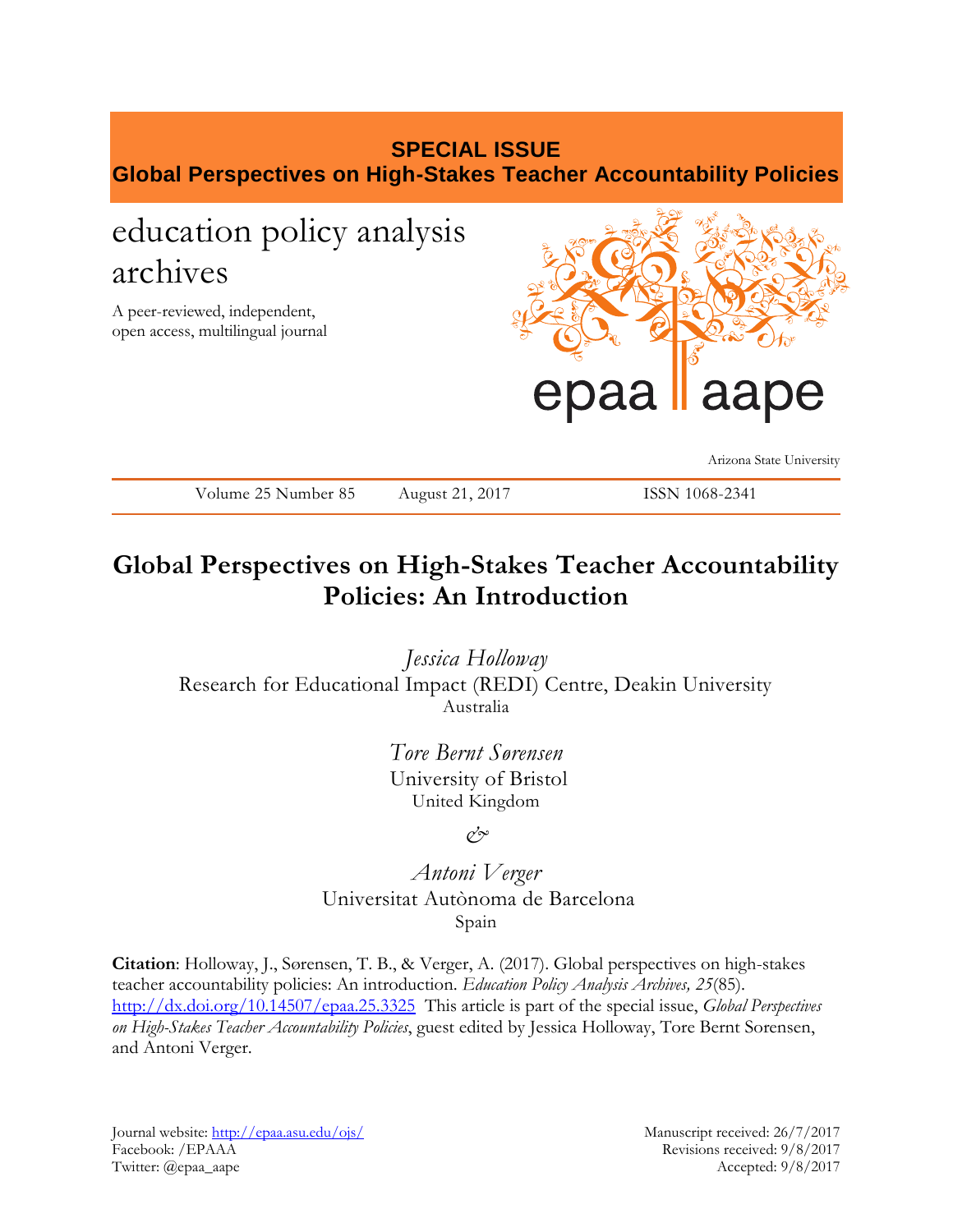**Abstract:** The aim of this special issue, "Global Perspectives on High-Stakes Teacher Accountability Policies", is to provide insights into a diverse set of policies focusing on teachers' accountability, including the underpinning ideas and cultural and socio-economic contexts of these policies, as well as their effects on teachers' work, the teaching profession and the broader educational environment. While these articles highlight the influence of the "global testing culture" on education systems world-wide, they also demonstrate the need for understanding accountability systems as context-specific. As such, we urge scholars to consider the social, historical, political and geographical contexts within which their research is situated and to promote a research agenda that looks at the specific responses and effects that accountability policies produce in different regulatory settings. This introductory article, first, clarifies the main focus and conceptual framework of the special issue and, second, presents an overview of the papers included in the issue and their main contents.

**Keywords**: teacher accountability; teacher evaluation; high-stakes testing; global testing culture

#### **Perspectivas globales sobre políticas de rendición de cuentas de los profesores : Una introducción**

**Resumen:** En esta edición especial, "Perspectivas globales sobre las políticas de responsabilidad del profesor de High Stakes" examinar un conjunto diversificado de políticas centrado en la rendición de cuentas de los profesores, incluidas las ideas subyacentes, y los contextos culturales y socioeconómicos de estas políticas, así como los Sus efectos sobre los profesores 'trabajo, la profesión docente y el ambiente educativo más amplio. Mientras estos artículos destacan la influencia de la "cultura de pruebas globale s" en los sistemas educativos en todo el mundo, también demuestran la necesidad de entender los sistemas de responsabilización como específicos del contexto. Como tal, pedimos a los estudiosos que consideren los contextos sociales, históricos, políticos y geográficos dentro de los cuales su investigación se sitúa y promueva la agenda de investigación que analice las respuestas y los efectos específicos que las políticas de responsabilidad producen en diferentes configuraciones regulatorias. Este artículo introductorio, en primer lugar, aclara el enfoque principal y el marco conceptual de la cuestión especial y, en segundo lugar, presenta una visión general de los trabajos incluidos en la cuestión y sus principales contenidos.

**Palabras-clave:** rendición de cuentas de los profesores; Evaluación docente; Pruebas de alto riesgo; Cultura de pruebas global

#### **Perspectivas Globais sobre políticas de prestação de contas dos professores: Uma introdução**

**Resumo:** Esta edição especial, "Perspectivas Globais sobre políticas de responsabilização professor da High Stakes" examinar um conjunto diversificado de políticas com foco na prestação de contas dos professores, incluindo as ideias subjacentes, e os contextos culturais e sócio-econômico destas políticas, bem como os seus efeitos sobre os professores 'trabalho, a profissão docente eo ambiente educacional mais ampla. Enquanto esses artigos destacam a influência da "cultura de testes globais" nos sistemas educacionais em todo o mundo, eles também demonstram a necessidade de entender os sistemas de responsabilização como específicos do contexto. Como tal, pedimos aos estudiosos que considerem os contextos sociais, históricos, políticos e geográficos dentro dos quais sua pesquisa se situa e promova a agenda de pesquisa que analise as respostas e os efeitos específicos que as políticas de responsabilidade produzem em diferentes configurações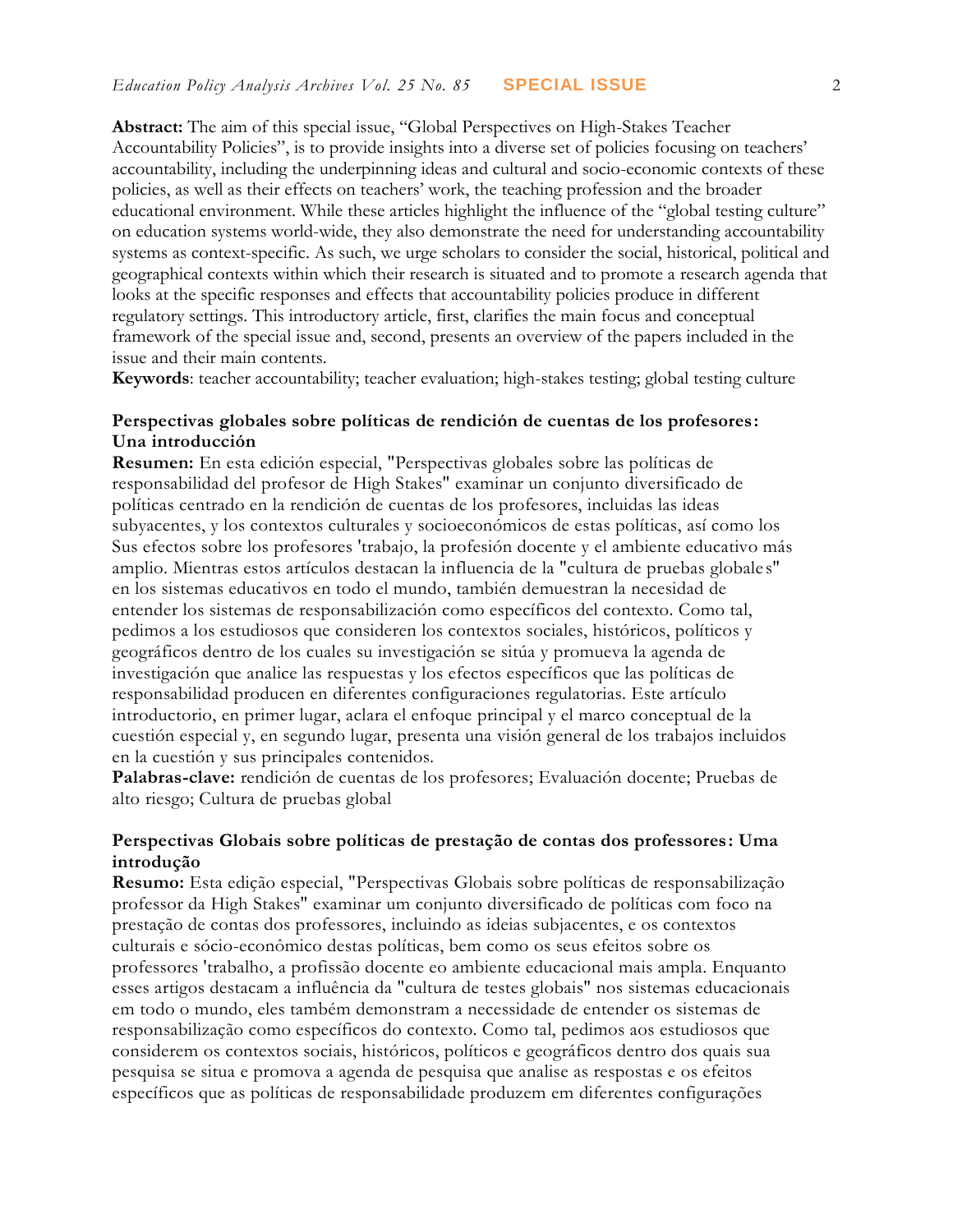regulatórias. Este artigo introdutório, em primeiro lugar, esclarece o foco principal e o quadro conceitual da questão especial e, em segundo lugar, apresenta uma visão geral dos trabalhos incluídos na questão e seus principais conteúdos.

**Palavras-chave:** prestação de contas dos professores; Avaliação de professores; Testes de alto risco; Cultura de testes globais

#### **Introduction**

The aim of this special issue, "Global Perspectives on High-Stakes Teacher Accountability Policies", is to provide insights into a diverse set of policies focusing on teachers' accountability, including the underpinning ideas and cultural and socio-economic contexts of these policies, as well as their effects on teachers' work, the teaching profession and the broader educational environment. This introductory article, first, clarifies the main focus and conceptual framework of the special issue and, second, presents an overview of the papers included in the issue and their main contents.

#### **High-stakes Accountability and Teachers**

Teachers are currently at the center of education reform agendas globally. During the past two decades, teachers—and especially teachers in primary and secondary education—have been subject to unprecedented interest and scrutiny. Main policy actors nationally and internationally conceive teachers as key factors of education systems' effectiveness (Mourshed et al., 2010), and have sought to align teachers in the pursuit of economic competitiveness (Robertson, 2012). Under the master narrative of the knowledge-based economy, the Organisation of Economic Co-operation and Development (OECD) has touted teachers as '*front-line workers responsible for engaging students and promoting their learning*' (OECD, 2014, p.32), which raises the issues of how to conceptualize, measure and promote 'teacher' or 'teaching effectiveness' (OECD, 2013) – and how to hold teachers accountable for what they do in their classrooms and more explicitly for the outcomes of their work.

Stefan Hopmann argued 10 years ago that we live in an "age of accountability", yet he also pointed out that "*accountability concepts change over time and are different in different places*" (Hopmann, 2007, p.369). In this respect, we should note that the accountability term remains ambiguous and multifaceted, with policy actors employing various and often implicit definitions of accountability, its elements and its limits. Overall, accountability is a concept with multiple meanings, and a policy programme that covers a broad range of policy options and models including political, legal, bureaucratic, or market forms of accountability (Verger & Parcerisa, 2017). Capturing the meaning and implications of accountability becomes even more challenging *in* – and not least *across* - other non-English language contexts since the term "accountability" tends to be difficult to translate, with no single term corresponding to the English/American concept of accountability in most other languages.

Despite this conceptual complexity, there is consensus among scholars that procedures related to accountability increasingly permeate societies and key policy domains. Whilst it should be emphasized that these processes unfold differently depending on the context, the spread and impact of accountability policies indicate fundamental changes in the "feedback loop" (Thrift, 2005, p.6) by which societies deal with themselves and with ill-defined "wicked problems" (Rittel and Webber, 1973), such as those related to education, teaching and learning. The reinforced emphasis on accountability thus has significant implications for education provision and the redistribution of resources and responsibilities within educational systems (Hopmann, 2007).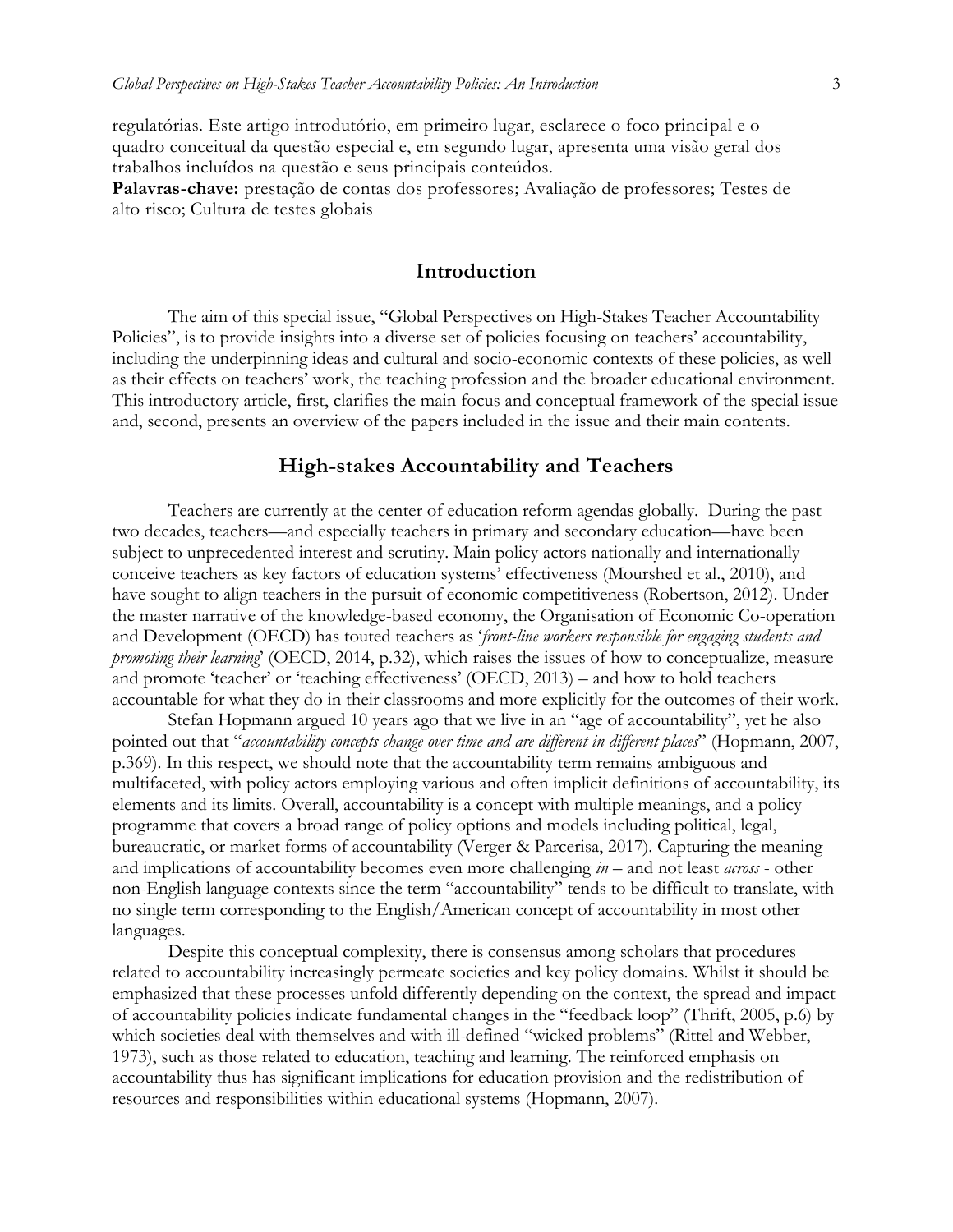Melvin Dubnick's (2006) discussion of "orders of accountability" takes this point further and highlights the semiotic richness of the accountability term. Dubnick distinguishes between four such orders of accountability:

- 1. *Performative accountability*: arising in face-to-face relations involving direct and explicit acts of account giving.
- 2. *Regulatory accountability*: the "control of conduct" characterized by how well one follows the guidance, rules and operating standards set by a resource giver, often on the basis of law and constrained and directed by the "code" and dominant rationales of the task environment. This might not involve direct and explicit account giving, but implies the potential "threat" of being called to performative account.
- 3. *Managerial accountability*: the use of accountability as a means to motivate and elicit purposive behaviour, such as better service and effectiveness. Centered on the use of incentives and/or sanctions, the focus of managerial accountability is on designing task environment conditions that encourage actions leading to improvement rather than controlling or constraining those actions *per se*. As a modality of power seeking to frame individual and collective actions, managerial accountability has been harnessed politically as "promises" for a wide range of socially desirable aims, including equity, democracy, ethical behaviour, and, especially, improved performance and quality in the production of goods and services.
- 4. *Embedded accountability*: centered on the internalization of the norms, values and expectations to a degree that the embedded sense of "being accountable" will guide behavior without necessarily having to resort to the orders of performative, regulatory or managerial accountability. Embedded accountability is related to professionalism and a sense of moral responsibility, integrity and authority that come from the commitment to live up to commonly shared expectations to the capabilities and qualifications of professionals. Dubnick points out that embedded accountability stands out as both foundational and aspirational for the modelling of accountability because it—like contemporary governance overall—rests on a foundation of legitimacy and trust, rooted in the belief that the various actors (policy-makers, managers, educators, administrators, etc.) and components of a given system are aligned in terms of having and reflecting common expectations and operating under the assumption that the actors are accountable for what they do in their distinctive roles.

#### **Accountability, Governance, and Power**

Given the political implications of accountability and the ways in which accountability might be adopted as a policy instrument, we must also consider governance and power. Of all the orders of accountability defined by Dubnick, the managerial order, which usually relies on the use of standardized tests, is the one that has become more predominant globally. This is consistent with the broader governance scholarship, which conceives accountability as a tool of New Public Management (NPM) meant to ensure that organisations and individuals provide services according to the goals set for them or agreed upon with them (Hood, 1995; Hood & Margetts, 2007). Managerial accountability has gained international popularity and attraction for many different reasons, including the consolidation of NPM as a hegemonic public sector reform paradigm. Among other implications, NPM has contributed to education reformers increasingly promoting managerial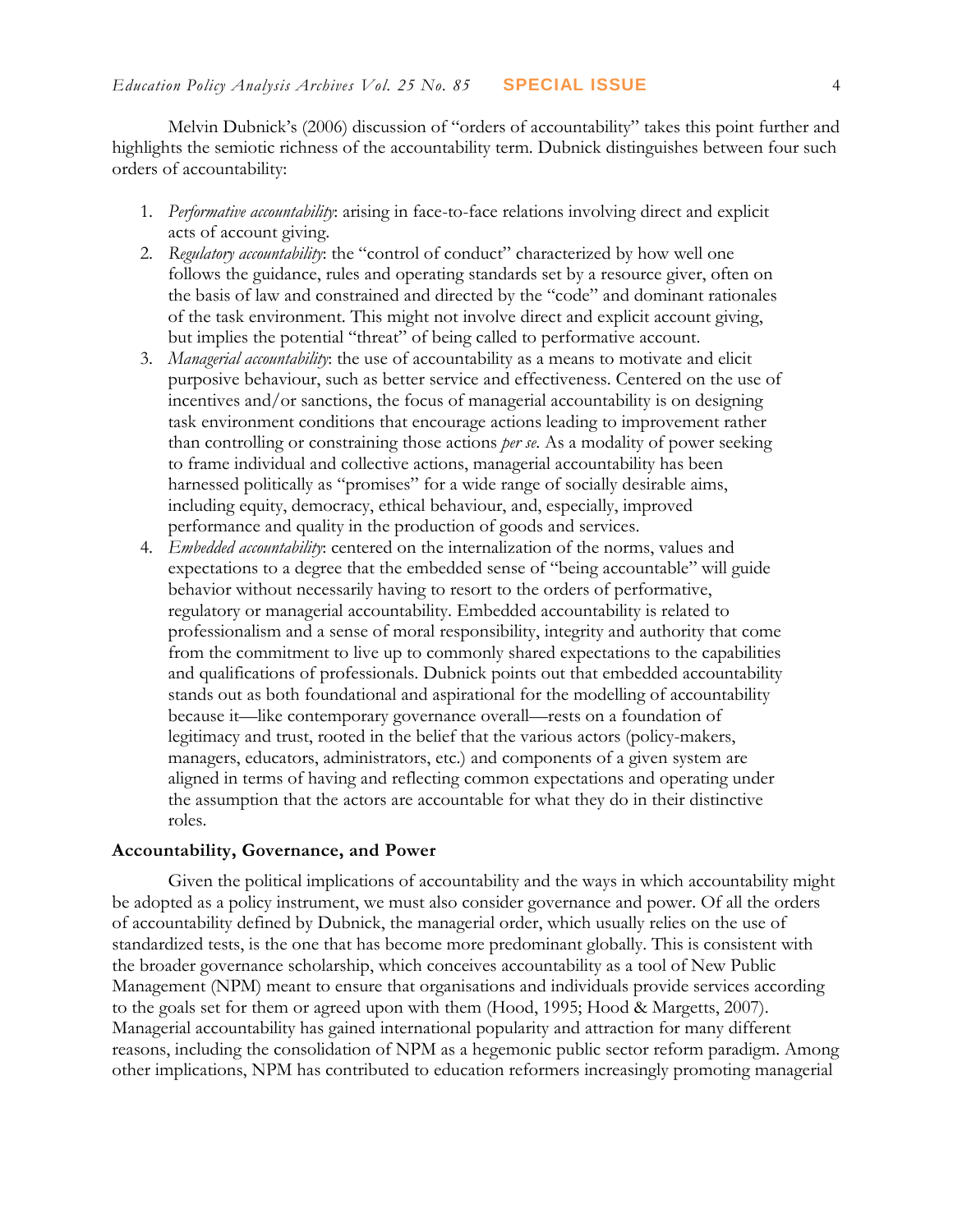school governance styles and educational services oriented toward the achievement of tangible and measurable results (Kalimullah, Ashraf, & Ashaduzzaman, 2012).

In this sense, the emphasis on accountability as a managerial policy instrument has shifted the reliance from implicit values and norms towards more explicit and specific standards and contracts. This change has had major repercussions for established notions of professionalism, not least in education sectors across the world. In this respect, Dubnick's (2006) discussion of U.S. education reform and school accountability is particularly interesting. Dubnick points out that during the 1980s and 1990s the emphasis moved from regulatory to managerial orders of accountability—as a reaction to an allegedly excessive bureaucratization of the post-World War II era—accompanied by the 2002 No Child Left Behind (NCLB) Act, which enforced high-stakes testing regimes to improve school performance (as measured by student test scores), thereby challenging established notions of teacher professionalism. Effectively, the particular combination of managerial accountability and high-stakes testing led to an excessive focus on first order performative accountability, resulting in the adoption of "gaming strategies" among schools and teachers to improve scores and meet performance standards. On this basis, Dubnick (2006) speculated that, by relying on managerial accountability to resolve problems associated with excessive regulatory accountability, reformers undermined the power and authority of professional norms that were previously thought to underpin teacher commitment and accountability.

In a similar manner, the post-World War II era was defined by a time when social matters and risks (e.g., health, education) were entrusted to the professional institutions that held the specific expertise related to the associated complex (and often ill-defined) problems that society presented. These organizations maintained considerable autonomy in terms of professional judgment, having no fixed boundaries to how they approached the various complex problems that emerged (Lingard, Sellar & Lewis, forthcoming). Through broadening the scope and differentiating the means of such approaches, fields like education underwent a massive expansion. These developments eventually resulted in what many deemed the "crisis of the welfare state", where fears about resource scarcity brought about mistrust and anxiety related to whether comprehensive aid would be sustainable in the future. In response, the complex, ill-defined problems were transformed into more narrowly and clearly defined—yet easily adjustable and volatile—expectations as to what can be achieved with a given amount of resources through standard-setting, indicators and benchmarking. Thus, for teachers, the late 1990s and early 2000s brought demands for new forms of accountability due to concerns about the quality and effectiveness of teaching, as well as teacher education (Tatto, 2011).

Hopmann (2007) argued that this "management of expectations" is, in principle, more target-oriented, yet it comes with the price that whatever does not fit into the specific expectation regime becomes marginalized (pp. 370-373). In education, "good instruction" thus became defined primarily by its measurable outcomes. In cases of ambiguity and conflicting goals, the balance would tend to tip towards more well-defined expectations. One major consequence of the shift towards "management of expectations" is that more complex and contested issues (e.g., issues such as bullying, gender equity, migration inclusion, second language learning, etc.) become targeted through intervention programs of limited duration, scope, and impact, that is, programs which are meant to ensure the public that no ill-defined problem is left behind but do not necessarily disturb the status quo. Moreover, in accordance with the ideological leanings of NPM, the shift towards an accountability regime based on "management of expectations" had important political implications. Among other things, it entailed that educational provision was to be opened up to the private sector since, as long as expectations are met, education can be provided outside traditional public institutions and previously established notions of professionalism.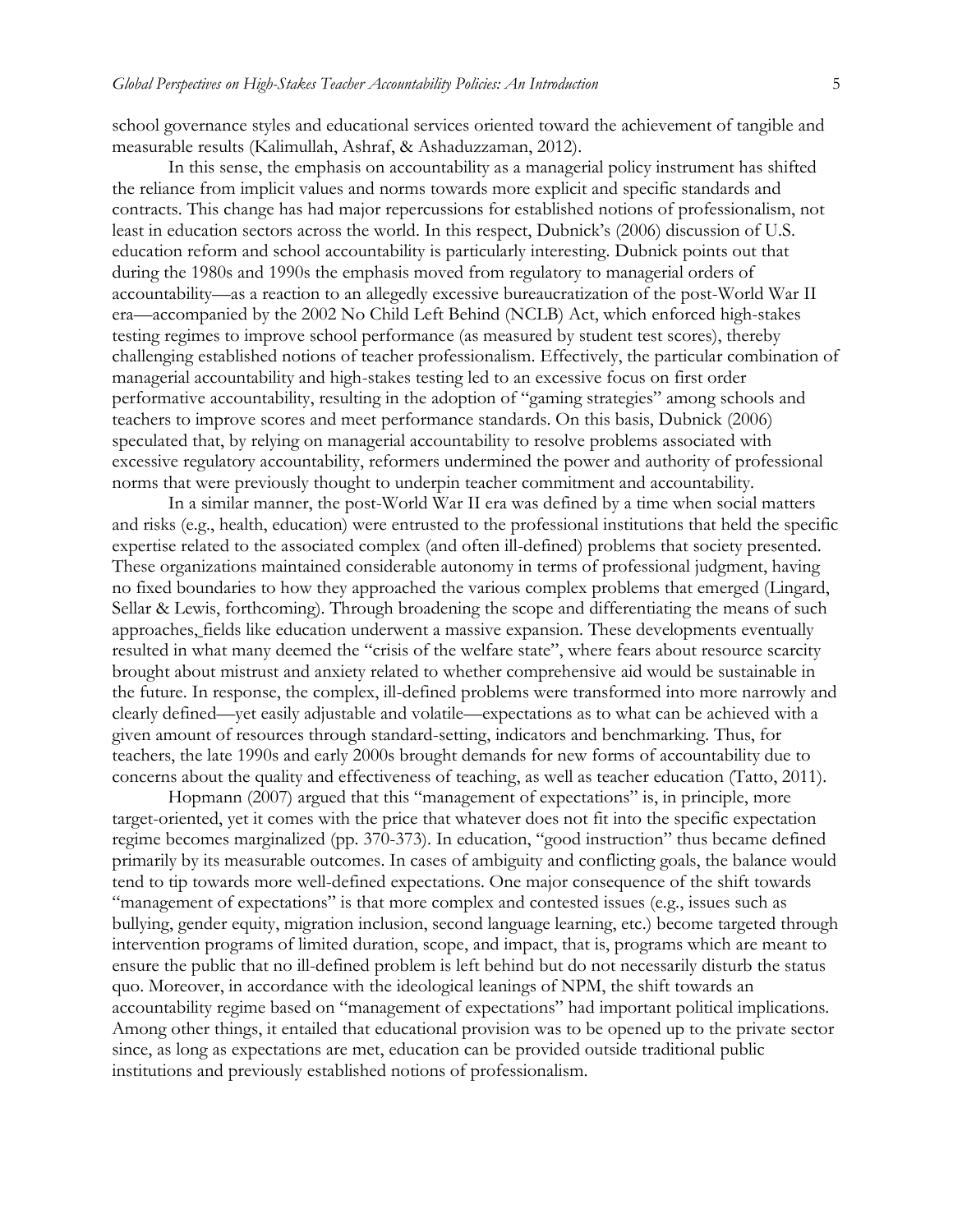#### **High Stakes Accountability**

Standards-based testing frameworks are usually considered indispensable to bring about the data underpinning the accountability regime. Tests—and the related accountability policies—are deemed high-stakes if they have "real or perceived consequences for students, staff, or schools" (Chapman & Snyder, 2000, p. 458). Accountability policies and practices have increasingly focused on measurable performance outcomes, which has, in turn, provided the conditions whereby teachers have become subjected to mechanisms for quantifying their performance and incentivizing their abilities to increase student test scores (Ball, 2015; Smith, 2014; Verger & Parcerisa, 2017).

The thickening of the global education policy field over the past decades is closely associated with the spread of a "global testing culture", centered on the regular administration of high-stakes standardized tests (Smith, 2016). For example, student test score results on national and international tests, such as the Programme for International Student Assessment (PISA) and Trends in International Mathematics and Science Study (TIMSS), have become of particular concern to subnational, national, and international stakeholders who use such outcomes to compare educational systems and actors, set policy agendas, and/or identify areas in need of attention or improvement. While carried out in various ways and to various degrees around the world, a heightened focus on student testing is nevertheless a global phenomenon, as major transnational agencies such as the OECD, the United Nations Educational, Scientific and Cultural Organization (UNESCO), and the World Bank have invigorated a global interest in school performance measures that rely on standardized tests to measure, evaluate, and compare national and subnational education systems. During the last 15-20 years, these organizations have been engaged in the development of statistical indicators and the quantification of teacher performance to an unprecedented degree (Rutkowski, 2008; Sellar & Lingard, 2013; Verger & Curran, 2014). Moreover, the more recent adoption of a performance-oriented Education 2030 Framework for Action under the UN Sustainable Development Goals is likely to further promote this line of thinking in development contexts (UNESCO, 2017).

Despite the various ways in which national systems have engaged with this trend, similar logics and goals appear to be driving the development of teacher accountability policies and instruments that rely on statistical measures of teacher quality. Specifically, an increased focus on outputs (e.g., performance scores, comparative rankings) over inputs (e.g., teacher preparation, credentialing) is consistent with a broader (re)articulation of schooling as a process that can *and should* ideally be quantified and measured, or with the idea that teachers can be materially dis/incentivized to perform better and to increase student- and school-level performance results. We see this in merit pay schemes, as well as threats of termination or loss of tenure. Some countries such as the United States and England have begun explicitly linking student test scores to teacher evaluation via value-added models (VAMs), which are statistical instruments designed to measure school and teacher effects on student learning over time (AERA, 2015; Leckie & Goldstein, 2017). While most countries have heeded caution with VAMs specifically, many have embraced other highstakes teacher accountability policies, often predicated on the same logics that undergird VAM-use (OECD, 2014; Sahlberg, 2011). These "high-stakes" approaches to teacher accountability have been extensively critiqued in the literature for various consequences related to the weakening of teacher morale (Collins, 2014), the narrowing of the curriculum (Au, 2007) and the problems associated with the reliability, validity and fairness of such accountability systems (Amrein-Beardsley, 2014; Darling-Hammond, 2015). However, some scholars have also urged us to question the notionally "lowstakes" approaches to teacher accountability (e.g., the use of test results for instructional purposes) and the extent to which these approaches produce similarly narrow views of education and teacher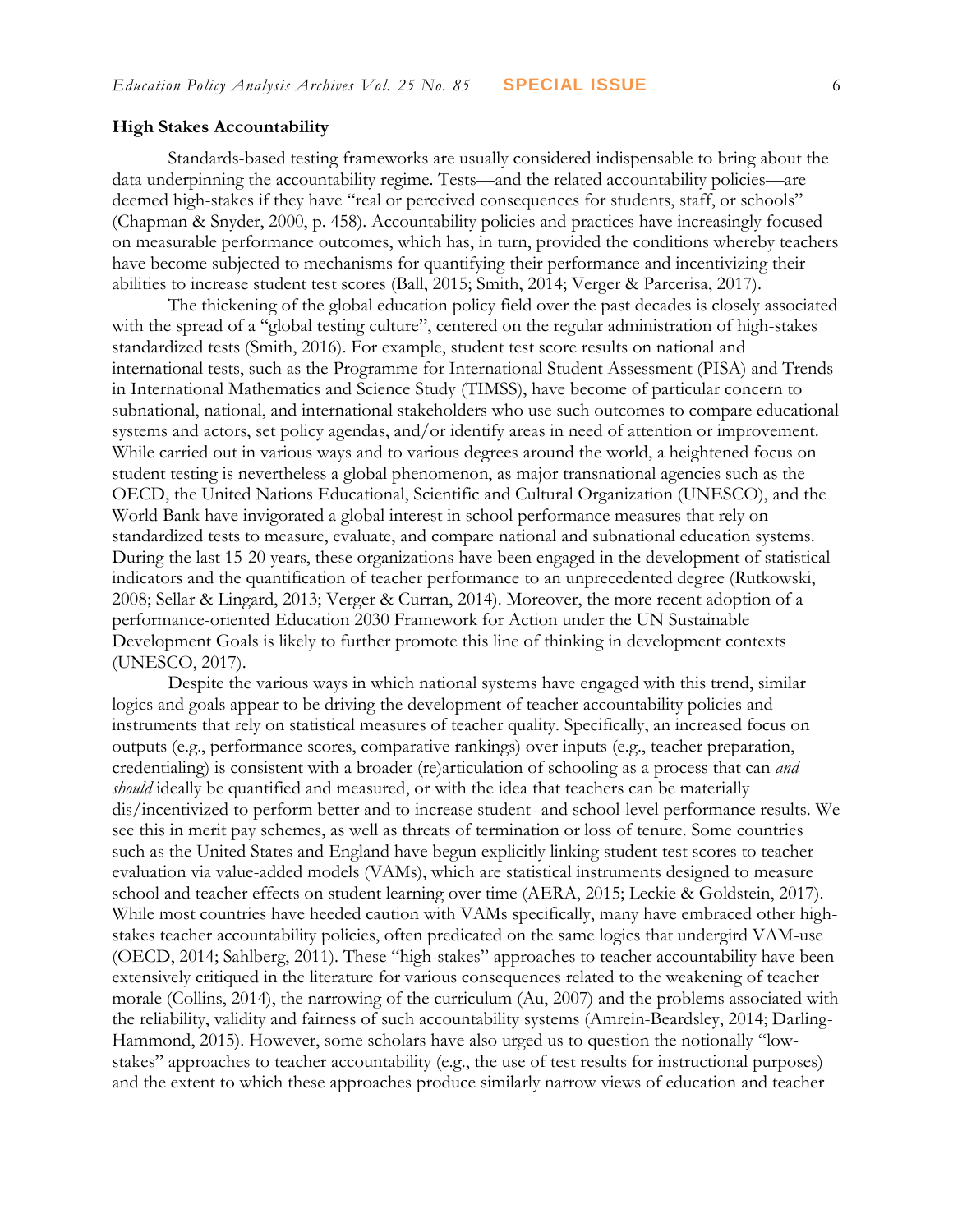quality, a point that is raised in two of the articles included in this special issue (see Lewis, 2017, and Thiel, 2017).

Nonetheless, again, managerial accountability (cf. Dubnick, 2006) is not a monolithic category. Managerial accountability policies differ according to the level and nature of the consequences for the educational actors that are being held accountable, mainly teachers, principals and schools. To understand these policies, analysts must consider the ways that the "problem" of accountability are represented by policy actors (the "problem-setting"), the contextual dynamics that produced the "problem" in the first place (Peters, 2015), as well as the contextual conditions of the policy implementation and enactment (Verger & Parcerisa, 2017). In Ray Pawson's (2002) words: "… it is not 'programmes' that work; rather it is the underlying reasons or resources that they offer subjects that generate change. … Whether the choices or capacities on offer in an initiative are acted upon depends on the nature of their subjects and the circumstances of the initiative," (p. 342). Hence, the articles included in this special issue offer distinctive and context-sensitive perspectives on the adoption of high-stakes teacher accountability policies and a range of explanations for the often disappointing and adverse outcomes, when stated intentions of such policies fail to materialize or lead to undesired or unexpected behaviours. In this sense, the special issue provides theoretical elements and empirical evidence for challenging the common assumption that "high stakes" as a component of accountability policies will produce, under all conditions, better student learning outcomes and more responsive and innovative working environments for teachers.

#### **Global Perspectives on Accountability**

In documenting, understanding and explaining the background, working and impact of highstakes teacher accountability policies, the special issue adopts a "global perspective", in the sense that the eight articles together cover very different social and material contexts in various regions of the world (North and South America, Europe, and East Asia). Moreover, the eight articles to various degrees seek to contextualize their object of study in the wider landscape in which international, national, sub-national, and local levels are engaged in the non-zero-sum game of multi-scalar education governance (Dale, 2005). The articles represent a remarkable diversity in this respect, with five articles focusing on subnational political entities (New Jersey, Rio de Janeiro, Shanghai, four German Länder, and three school districts in New York, Virginia and Texas), two articles on national entities (Chile and Mexico), and one article presenting an international comparative study based on data from the OECD Teaching and Learning International Study (TALIS). We should emphasize that our intention with adopting a "global perspective" is not to speculate in universal truth claims about the outcomes, and how and whether high-stakes teacher accountability policies might be beneficial or not. Rather, our objective is to show that the understanding and explanation of accountability policies requires close consideration of context-specific factors, and how these interact with the "program ontology" , that is, the theories of socio-economic dynamics underpinning the policy in question, and how it will bring about the intended changes (cf. Pawson, 2002).

#### **Overview of the Articles**

The impetus for this special issue is the widely held acknowledgement that there is a need for documenting, understanding and explaining the background and nature of high-stakes teacher accountability policies from a wide range of perspectives and within and across a broad range of territories, as well as more general analyses on the globalization of accountability in education and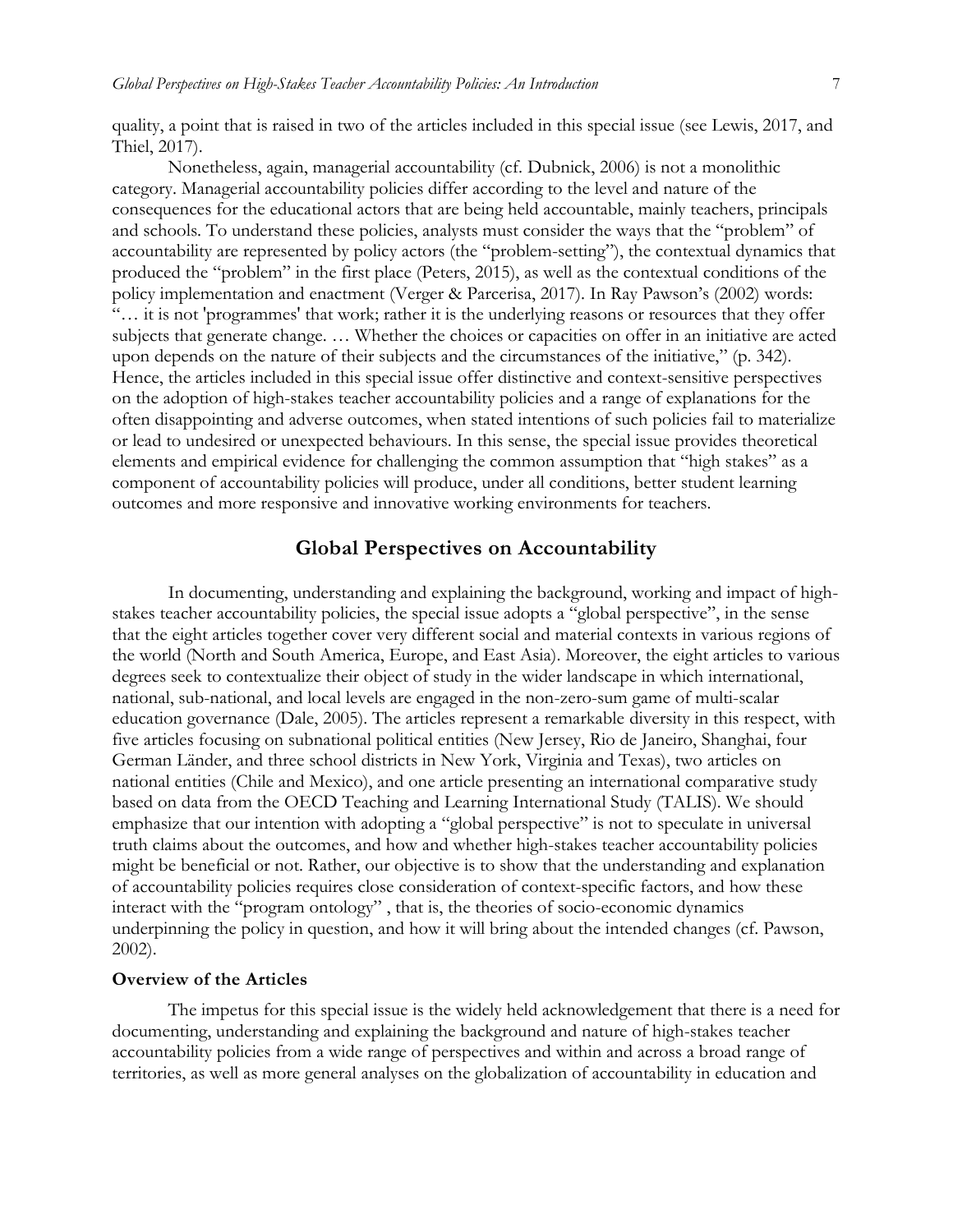the role of major transnational agencies like the OECD in this terrain. In the Call for Papers, we sought to capture this aspiration with the following prompts:

- What are the historical, political, and/or social backgrounds for accountability policies in different educational contexts?
- How have such policies developed and been enacted over time, and to what effect?
- How do teacher accountability policies merge and/or interact with market-based education reforms?
- Which policy actors are engaged in the formation of such policies, and how does this relate to the thickening of the global educational policy field?

The articles included in this special issue address one or more of these questions, offering compelling cases that bring to bear a critical lens on the multi-faceted approaches to teacher accountability that are currently in use around the world. An important point is that each of the eight articles is based on empirical inquiry relating to the particular spatial contexts in question. Moreover, two studies (Steven Lewis' piece on the OECD program PISA for Schools, and Corrie Thiel's study on side effects of accountability policies) discuss low- and high-stakes accountability policies, and thereby help to broaden and clarify the debate, as well as encourage reflection on the current state of research on the topic.

This section provides a summary of the articles, followed by a brief discussion of further provocations to consider. First of all, we might with reference to Dubnick (2006) point out that all articles, more or less explicitly, address the implications and outcomes following the shift from regulatory towards managerial accountability. Together, the articles show that the four orders of accountability in practice might be intertwined, complementary, or contradictory, depending on the case in question. In this way, the articles overall indicate that the orders of accountability are rarely complementary of each other, with the first three orders neatly nested within the fourth; that is, accountability, as an embedded rationale, directs managerial, regulatory and the performative orders of accountability. Several articles highlight the tensions, pressures, discontent, and disorientation resulting from the introduction of high-stakes managerial accountability policies, which challenge prevailing notions of teacher professionalism and the associated norms, values and practices. The reliance on student performance outcomes as the basis for teacher accountability stands out as a factor in this respect, as well as the issue of what gets left out and hence un-accounted for with such policies and practices. In many ways, the articles thus corroborate Dubnick's (2006) point that the shift from regulatory to managerial accountability results in "mission problems" due to the erosion of teachers' "embedded accountability".

Overall, the articles suggest a disconnect between the accountability policies in place and teacher perceptions or attitudes; either teachers do not approve of the policies (New Jersey and Rio de Janeiro), or they understand them differently than intended by the reformers (Shanghai), or they are left out of the policy formation process (Mexico), or they seek to 'talk back' to policy-makers by engaging with alternative and 'richer' forms of accountability (PISA for Schools in the US). To begin with, William C. Smith and Katarzyna Kubacka use data from the OECD TALIS program to provide an overview of high-stakes teacher accountability in 33 countries. Situating their study within the larger "Global Testing Culture", they present the following important findings: (1) the use of student test scores in teacher appraisals is nearly universal; (2) test scores are rarely included in isolation; and (3) a large number of teachers report not receiving any feedback on the component(s) used to make high-stakes decisions. The authors make the point that higher focus on students' test scores is closely associated with lower levels of perceived feedback utility. Perhaps this is a particularly important finding to help frame the seven remaining articles of the special issue that,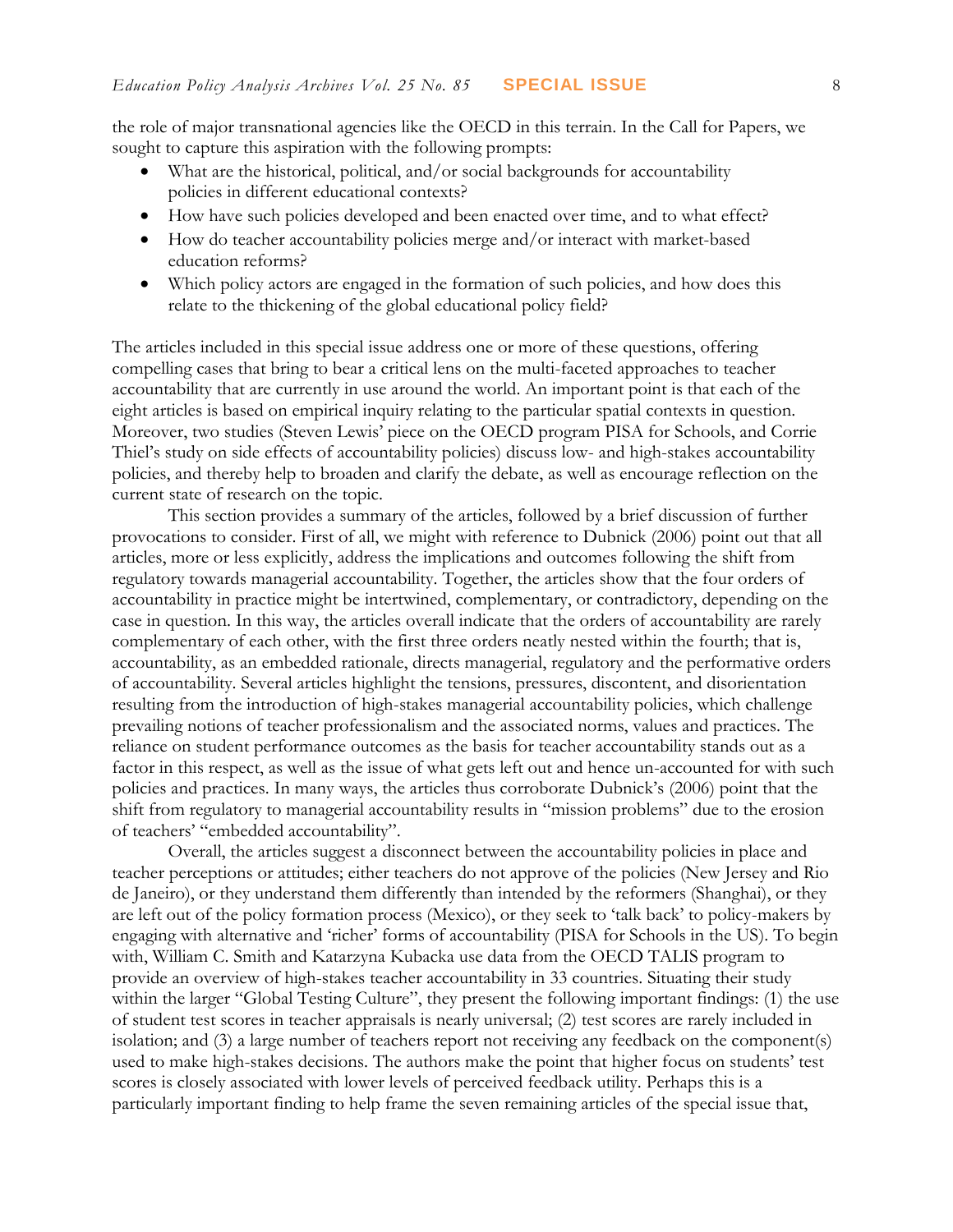with various emphases, address and elaborate on these and related issues in particular socioeconomic and cultural contexts.

In the second article, Oren Pizmony-Levy and Ashley Woolsey help fill a much-needed gap in the teacher accountability literature by surveying teachers about their experiences with the New Jersey (USA) teacher evaluation system. This study is set against a politically contentious backdrop one perpetuated by Governor Chris Christie's disparaging remarks against the local teachers' union. Ultimately, their findings point to an interesting paradox, whereby teachers generally agree that accountability is important and that teachers' effectiveness should be measured. However, the teachers overwhelmingly disapproved of the current directions the state was going with its teacher evaluation system. The authors draw attention to the close relationship between positive attitudes towards the system and the teachers' perceptions that the policy would have a direct and positive effect on teaching and learning. The teachers of this study also were more likely to support the system if they felt supported.

In the following article, Priya La Londe investigates teachers' perspectives on the aims of performance-based compensation in China. Due to outstanding rankings in the OECD PISA program, the education system in Shanghai has in recent years built a global reputation as a highperforming, accountability-driven education system. La Londe's analysis adds important nuances to this apparent success story by showing that there is a considerable gap between the intended aims of the policy on teachers' performance-based compensation currently in place, and teachers' perceptions of the same policy. Thus, whilst performance-based compensation was introduced to improve teaching quality, teachers thought that merit pay was meant to increase job satisfaction, and participation in teacher and student development activities. On this basis, La Londe puts forward the powerful argument that the policy of performance-based compensation in place in Shanghai represents a "failed marriage between standardization and incentivism". In this way, La Londe's findings indicate that the "management of expectations" (cf. Hopmann, 2007) was poorly executed—with teachers thinking that key notions, such as quality teaching, were vaguely articulated in the policy. More specifically, the program ontology (cf. Pawson, 2002) of the policy in Shanghai, based on creating incentives through coupling performance assessment with teacher compensation, appears mismatched towards those meant to be incentivized.

Lluís Parcerisa and Alejandra Falabella analyze the introduction of a new wave of accountability reforms in Chile, which is the country with the most marketized education system in the world since the government of the *Junta Militar* introduced an ambitious reform to promote freedom of school choice in the 1980s. In Chile, the adoption of a new wave of accountability policies in the educational system does not respond to the usual goal of promoting more competitive behaviors and incentives within the educational system; on the contrary, these policies aim at addressing the problems generated by an excess of market competition in education. In other words, accountability measures have been enacted, especially in the first decade of the 2000s, as a way to correct persisting market failures in a highly deregulated and unequal educational system. Nonetheless, as Parcerisa and Falabella show, the adoption and intensification of accountability measures in Chile in the 2000s was the result of a difficult political compromise between the centerleft and the conservative political coalitions in a political context of intense social protests against marketization and profit in education. For the predominant political forces at that time, accountability was conceived as an attempt to promote equity in education through higher levels of schools control, but without having to alter the market logics and mechanisms that were –and still are—at the center of the governance of the Chilean education system.

Jaime Echávarri Valdez and Cecilia Perez Sanginés analyze the introduction and evolution of accountability measures in Mexico through different and successive waves of educational reforms.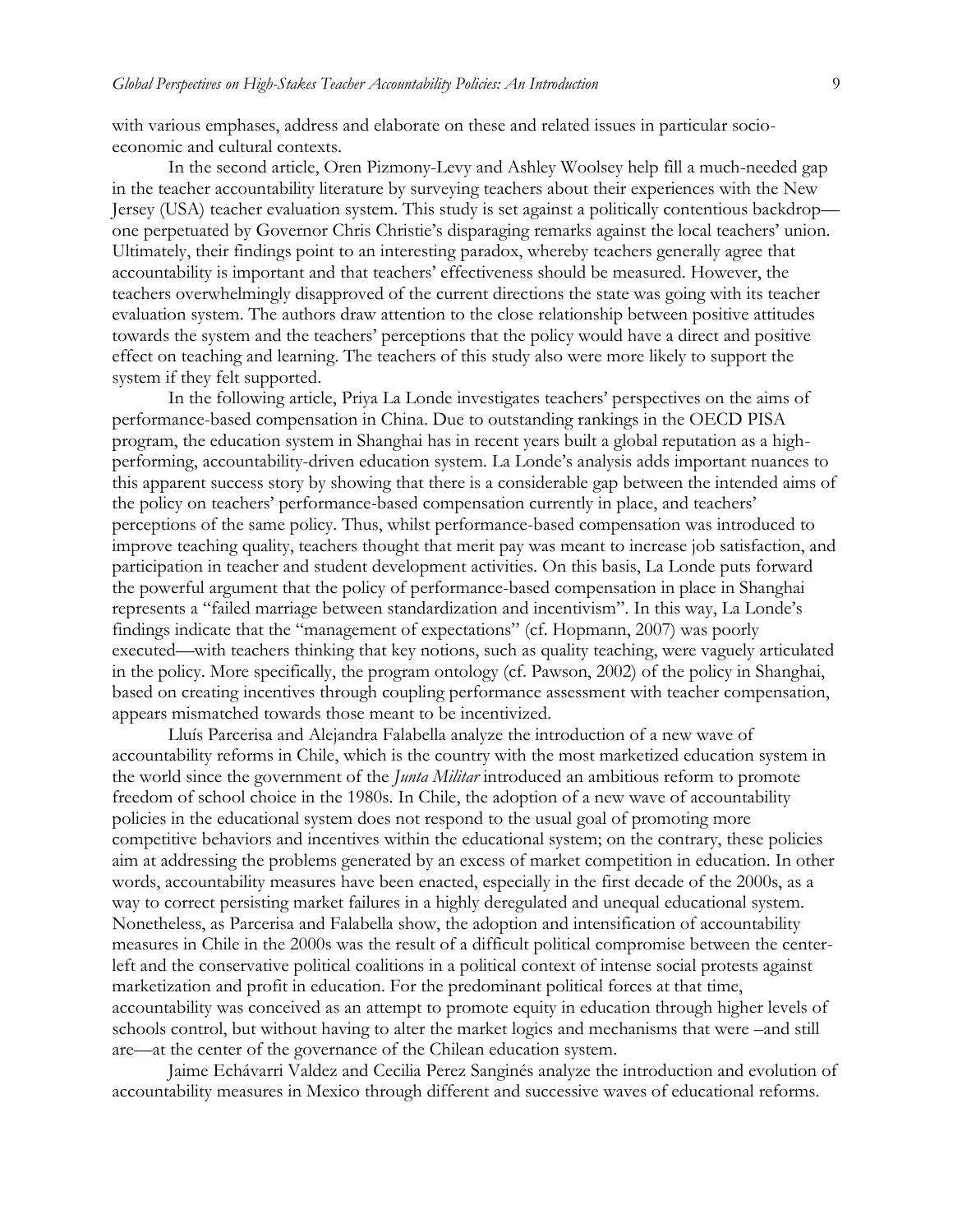Mexico started adopting education evaluation and accountability reforms focusing on teachers in the 1980s, in the context of a strong international debt crisis and in the name of promoting educational modernization. To some extent, Mexico has pioneered the adoption of teachers' evaluation policies attached to teachers' career development in the Latin American region. Echávarri and Peraza show how this is due to the presence of a strong epistemic community and a well-articulated network of policy actors that have been persistently behind the enactment of this type of accountability reforms in Mexico. Nonetheless, these reforms, apart from being very much contested in numerous Mexican states, have not delivered on their promise of raising educational quality standards and better educational results. According to Echávarri and Peraza, this failure is due to the fact that accountability reforms put an excessive focus on teachers and schools, and omit the structural and systematic problems that the Mexican educational system faces. Indeed, these reforms have evolved in parallel to an increasing stagnation of public education and to the impoverishment of students' families, schools' facilities and teachers' working conditions in Mexico. Thus, the main issue with accountability reforms is not necessarily related to the nature of the policies being enacted, but to the educational problems that accountability policies are not addressing and are not able to address by themselves.

Rolf Straubhaar's paper focuses on the educational and ideological gap between those designing accountability schemes in education, and those that are expected to implement these schemes. To this purpose, he has conducted ethnographic interviews with Ministry officials, policymakers and teachers in Rio de Janeiro, one of the cities in Brazil that has experimented further with high-stakes accountability schemes and value-added models in the last years. The paper shows that policy-makers design accountability programmes informed by notions of management that come from business and the private sector; however, most teachers reject these notions and consider that the promoters of high-stakes accountability systems do not understand classroom and school dynamics sufficiently, and are not able to capture correctly what is good quality education with oversimplified test scores. Straubhaar's findings are relevant from the perspective of the realist evaluation approach we have referred to in this introduction to the special issue. The fact that the programme ontology of valued-added model interventions is not shared by the subjects of the intervention is a predictor of important implementation issues, and explains why, as shown in the paper, the final outcomes of the accountability interventions in Rio are quite far from the original goal of producing genuine improvements in instructional practices and in students' learning.

Steven Lewis shows that the OECD program PISA for Schools and the associated Global Learning Network is adopted by schools to broaden the debate and professional development on teaching and learning beyond the currently narrow focus on performance standards and student learning outcomes in U.S. education policy. Hence, schools and teachers in the USA are calling for alternatives to current high-stakes teacher accountability policies, and on this basis Lewis calls for more progressive reconceptualizations of accountability, such as the "rich accountabilities" model (Lingard et al. 2016), which combines "bottom-up" and "top-down" ways of holding systems, schools and communities accountable in order to acknowledge the broader societal purposes of education. Considering the substantial critique of the main OECD PISA program, it is remarkable that the schools included in Lewis' study embrace the OECD PISA for Schools program as means to challenge current teacher accountability policies in the USA. With his careful analysis of how PISA for Schools enables an intensification of global-local connectivity in education governance, Lewis highlights the capacities of the OECD in setting the agenda and shaping views of education (cf. Lukes, 2005), which might overlap, complement, or challenge national and subnational policies and in some contexts potentially empower teachers to "talk back" to policy-makers. However, as Lewis also notes, it is rather privileged schools that have taken part in PISA for Schools and the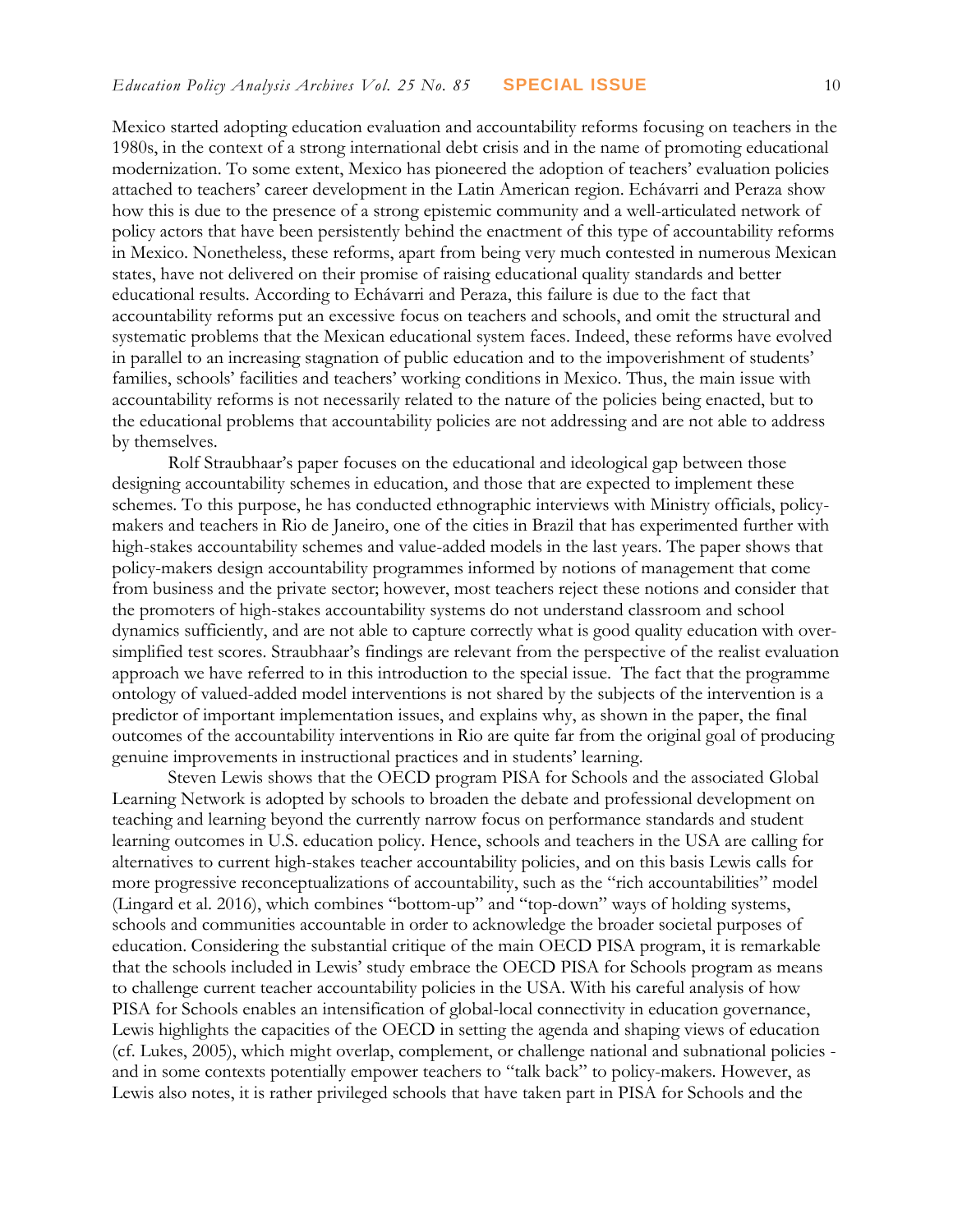Global Learning Network in the USA, thus potentially further sidelining the voice of teachers working in more disadvantaged schools from the debate on how schools and teachers should be held accountable for what they do.

Finally, in the article, Corrie Thiel, Sebastian Schweizer, and Johannes Bellmann investigate the "side effects of accountability" in education, challenging the commonly accepted claim that such effects are only associated with high-stakes contexts. They use data gathered from interviews and surveys with teachers and school principals in four German federal states (*Bundesländer*) to provide evidence of side effects occurring in no- and low-stakes contexts. The authors distinguish between *adaptive behavior*, which is related to the alignment of teaching behavior with the accountability mechanisms, and *evasive behavior*, which is related to the circumvention of accountability consequences (e.g., cheating). They argue that adaptive behavior is pervasive across the four states and likely an inevitable systematic factor. Evasive behavior, however, is less prominent and more closely associated with the degree to which the educators are subjected to market and bureaucratic pressures. Their work urges us to look beyond the low- versus high-stakes debate and to consider the ways in which accountability regimes create (potentially negative) effects, regardless of the stakes attached.

#### **Conclusion**

The articles in this special issue present further evidence that we indeed live in an "age of accountability" (cf. Hopmann, 2007). Globally, managerial and performative accountability policies increasingly incorporate student test scores into teacher appraisal systems, though doing so in varied ways and with varied levels of stakes attached to the system outputs. But, as raised by some of the authors here, does the juxtaposition of low-stakes versus high-stakes which tends to dominate the debate on accountability limit the ways in which we can think about the performative nature of teacher accountability and the logics that undergird the systems in place? In other words, should we focus more on the ways in which accountability systems produce particular types of teachers (and working and learning conditions more broadly) rather than focusing on the degree to which low/high stakes matter?

Further, while these articles highlight the influence of the "global testing culture" on education systems world-wide, they also demonstrate the need for understanding accountability systems as context-specific. As such, we urge scholars to consider the social, historical, political and geographical contexts within which their research is situated and to promote a research agenda that looks at the specific responses and effects that accountability policies produce in different regulatory settings. We compel the same of policymakers as they develop teacher accountability policies that are most appropriate for their own education systems and better aligned with quality and equity in education more broadly.

#### **References**

- AERA [American Educational Research Association] (2015). AERA Statement on Use of Value-Added Models (VAM) for the Evaluation of Educators and Educator Preparation Programs. *Educational Researcher, 44*(8), 448–452. http://dx.doi.org/10.3102/0013189X15618385
- Au, W. (2007). High-stakes testing and curricular control: A qualitative metasynthesis. *Educational Researcher*, *36*(5), 258-267. https://doi.org/10.3102/0013189X07306523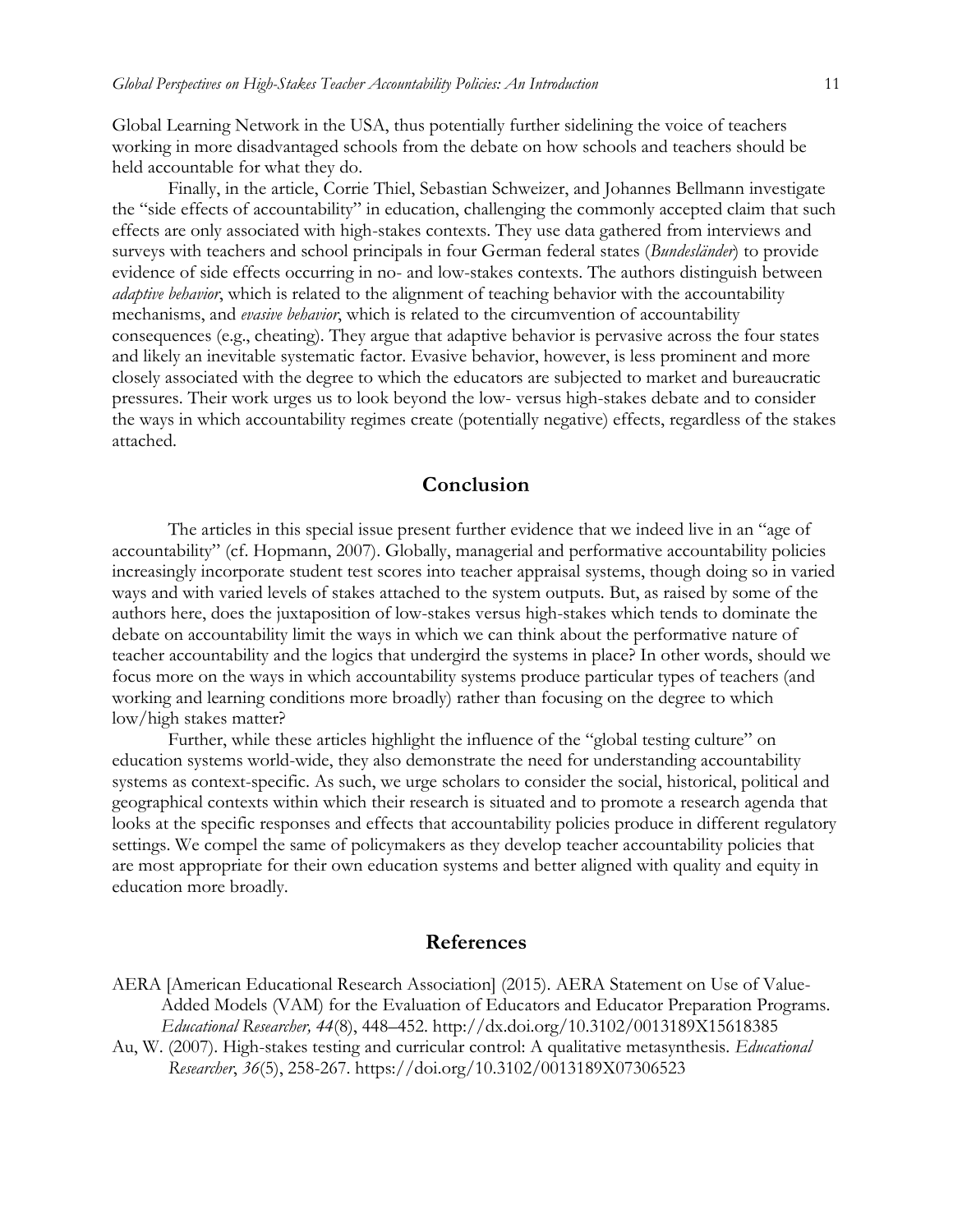- Ball, S. J. (2015). Education, governance and the tyranny of numbers. *Journal of Education Policy*, *30*(3), 299-301. https://doi.org/10.1080/02680939.2015.1013271
- Chapman, D. & Snyder, C. (2000). Can High Stakes National Testing Improve Instruction: reexamining conventional wisdom. *International Journal of Educational Development*, 20, 457-474. http://dx.doi.org/10.1016/S0738-0593(00)00020-1
- Dale, R. (2005). Globalisation, knowledge economy and comparative education. *Comparative Education,* 41(2), 117-149. https://doi.org/10.1080/03050060500150906
- Darling-Hammond, L. (2015). Can value added add value to teacher evaluation? *Educational Researcher*, *44*(2), 132-137. https://doi.org/10.3102/0013189X15575346
- Dubnick, M.J. (2006). Orders of Accountability. Paper presented at the World Ethics Forum, Oxford, UK. Retrieved from http://pubpages.unh.edu/dubnick/papers/ 2006/oxford2006.pdf
- Hood, C. (1995). The "New Public Management" in the 1980s: Variations on a Theme. *Accounting, Organizations and Society, 20*(2/3), 93-109. https://doi.org/10.1016/0361-3682(93)E0001-W
- Hood, C. C., & Margetts, H. Z. (2007). *The Tools of Government in a Digital Age*. Basingstoke, Hampshire: Palgrave MacMillan. https://doi.org/10.1007/978-1-137-06154-6
- Hopmann, S. T. (2007). Epilogue: No Child, No School, No State Left Behind: Comparative Research in the Age of Accountability. In Hopmann, S.T., G. Brinek, and M. Retzl (Eds). 2007. *PISA zufolge PISA – PISA According to PISA. Hält PISA, was es verspricht? – Does PISA Keep What It Promises?* (pp.363-415). Wien: LIT.
- Kalimullah, N. A., Ashraf, K. M., & Ashaduzzaman, M. N. (2012). New public management: Emergence and principles. *Bup Journal, 1*(1), 1-22.
- Leckie, G., & Goldstein, H. (2017). The evolution of school league tables in England 1992-2016: 'contextual value-added', 'expected progress' and 'progress 8'. *British Educational Research Journal.* http://dx.doi.org/10.1002/berj.3264
- Lewis, S., & Hardy, I. (2017). Tracking the topological: The effects of standardized data upon teachers' practice. *British Journal of Educational Studies, 65*(2), 219-238. https://doi.org/10.1080/00071005.2016.1254157
- Lingard, B., Martino, W., Rezai-Rashti, G., & Sellar, S. (2016). *Globalising educational accountabilities*. New York: Routledge.
- Lingard, B., Sellar, S., & Lewis, S. (2017). Accountabilities in schools and school systems. In G. Noblit (Ed.), *Oxford Research Encyclopaedia of Education* (pp. 1-28). New York: Oxford University Press. http://dx.doi.org/10.1093/acrefore/9780190264093.013.74
- Lukes, S. (2005) [1974]. *Power: A radical view.* 2<sup>nd</sup> ed. Basingstoke: Palgrave Macmillan. https://doi.org/10.1007/978-0-230-80257-5
- Mourshed, M., Chijioke C., & Barber , M. (2010). How the World´s most improved school systems keep getting better. London: McKinsey & Company.
- OECD. (2013). OECD. 2013. *Teaching and Learning International Survey TALIS 2013 Conceptual framework.* Retrieved from
	- [http://www.oecd.org/edu/school/TALIS%20Conceptual%20Framework\\_FINAL.pdf](http://www.oecd.org/edu/school/TALIS%20Conceptual%20Framework_FINAL.pdf)
- OECD. (2014). *TALIS 2013 Results: An international perspective on teaching and learning.*  https://doi.org/10.1787/9789264196261-en
- Pawson, R. 2002b. "Evidence-based policy: the promise of 'realist synthesis'." *Evaluation,* 8(3), 340– 358. https://doi.org/10.1177/135638902401462448
- Peters, B. G. (2015). *Advanced Introduction to Public Policy*. Cheltenham: Edward Elgar.
- Rittel, H. W. J., & Webber, M. M. (1973). Dilemmas in a general theory of planning. *Policy Sciences*, *4*(2), 155-169. https://doi.org/10.1007/BF01405730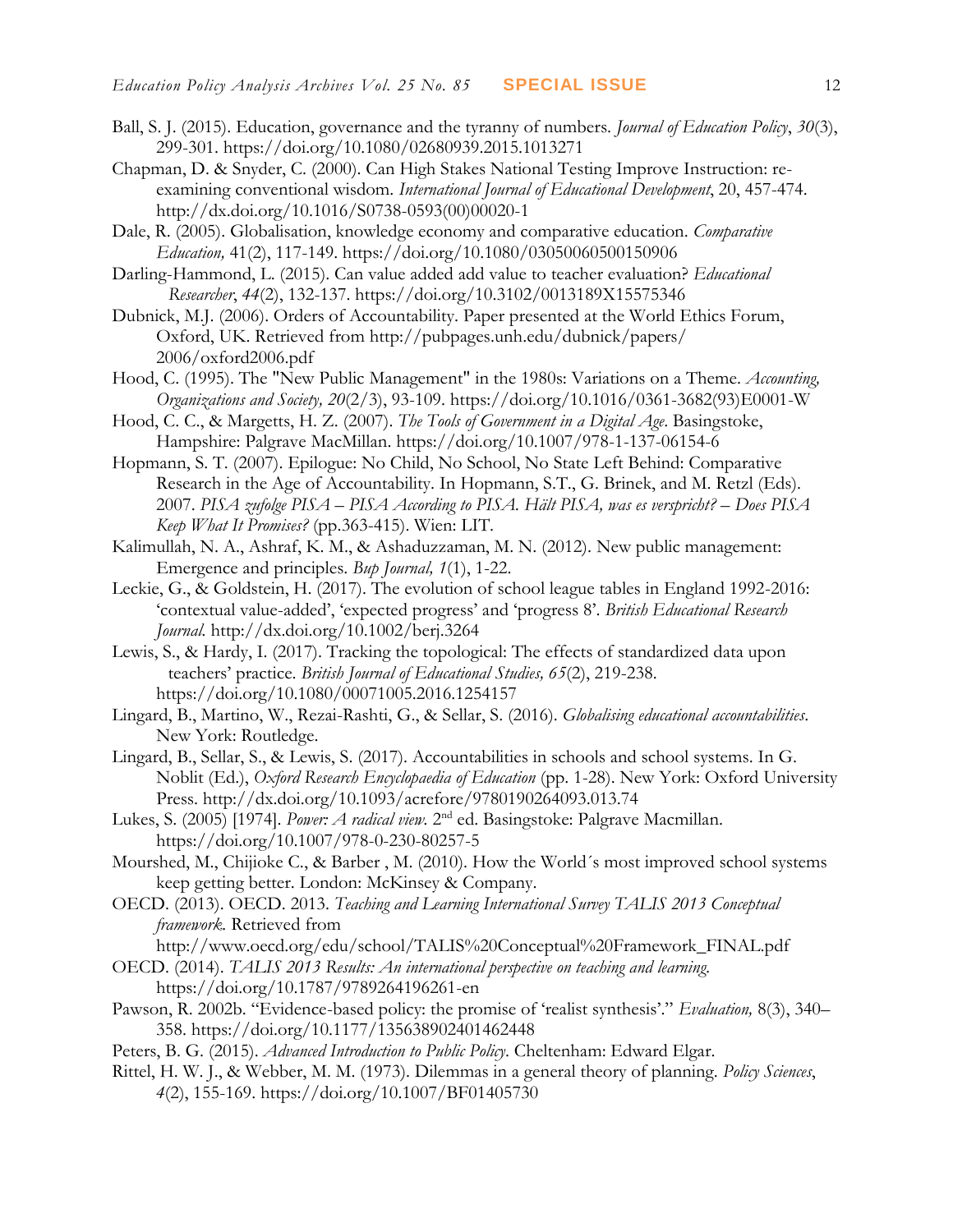- 
- Robertson, S. L. (2012). Placing teachers in global governance agendas. *Comparative Education Review, 56*(4), 584-607. https://doi.org/10.1086/667414
- Rutkowski, D. (2008). "Towards an understanding of educational indicators." *Policy Futures in Education, 6*(4), 470-481. https://doi.org/10.2304/pfie.2008.6.4.470
- Sahlberg, P. (2011). Fourth Way of Finland. *Journal of Educational Change, 12*(2), 173–185. https://doi.org/10.1007/s10833-011-9157-y
- Sellar, S., & Lingard, B. (2013). The OECD and global governance in education. *Journal of Education Policy*, *28*(5), 710-725. https://doi.org/10.1080/02680939.2013.779791
- Smith, W. C. (2014). The global transformation toward testing for accountability. *Education Policy Analysis Archives*, *22*(116).<http://dx.doi.org/10.14507/epaa.v22.1571>
- Smith, W.C. (2016). An Introduction to the Global Testing Culture. In *The Global Testing Culture: shaping education policy, perceptions, and practice*, edited by W.C. Smith, 7-23. Oxford: Symposium.
- Tatto, M. T. (2011). Reimagining the Education of Teachers: The Role of Comparative and International Research. *Comparative Education Review*, *55*(4), 495-516. https://doi.org/10.1086/661769
- Thrift, N. (2005). *Knowing Capitalism*. London: Sage.
- Verger, A., & Curran, M. (2014). New public management as a global education policy: its adoption and re-contextualization in a Southern European setting. *Critical Studies in Education*, *55*(3), 253- 271. https://doi.org/10.1080/17508487.2014.913531
- Verger, A., & Parcerisa, L. (2017). A difficult relationship. Accountability policies and teachers: International evidence and key premises for future research*.* In M. Akiba & G. LeTendre (Eds.). *International Handbook of Teacher Quality and Policy* (pp. 241-254). New York: Routledge.
- UNESCO (2017). *Sustainable Development Goal 4: Ensure inclusive and equitable quality education and promote lifelong learning opportunities for all.* Retrieved from<https://sustainabledevelopment.un.org/sdg4>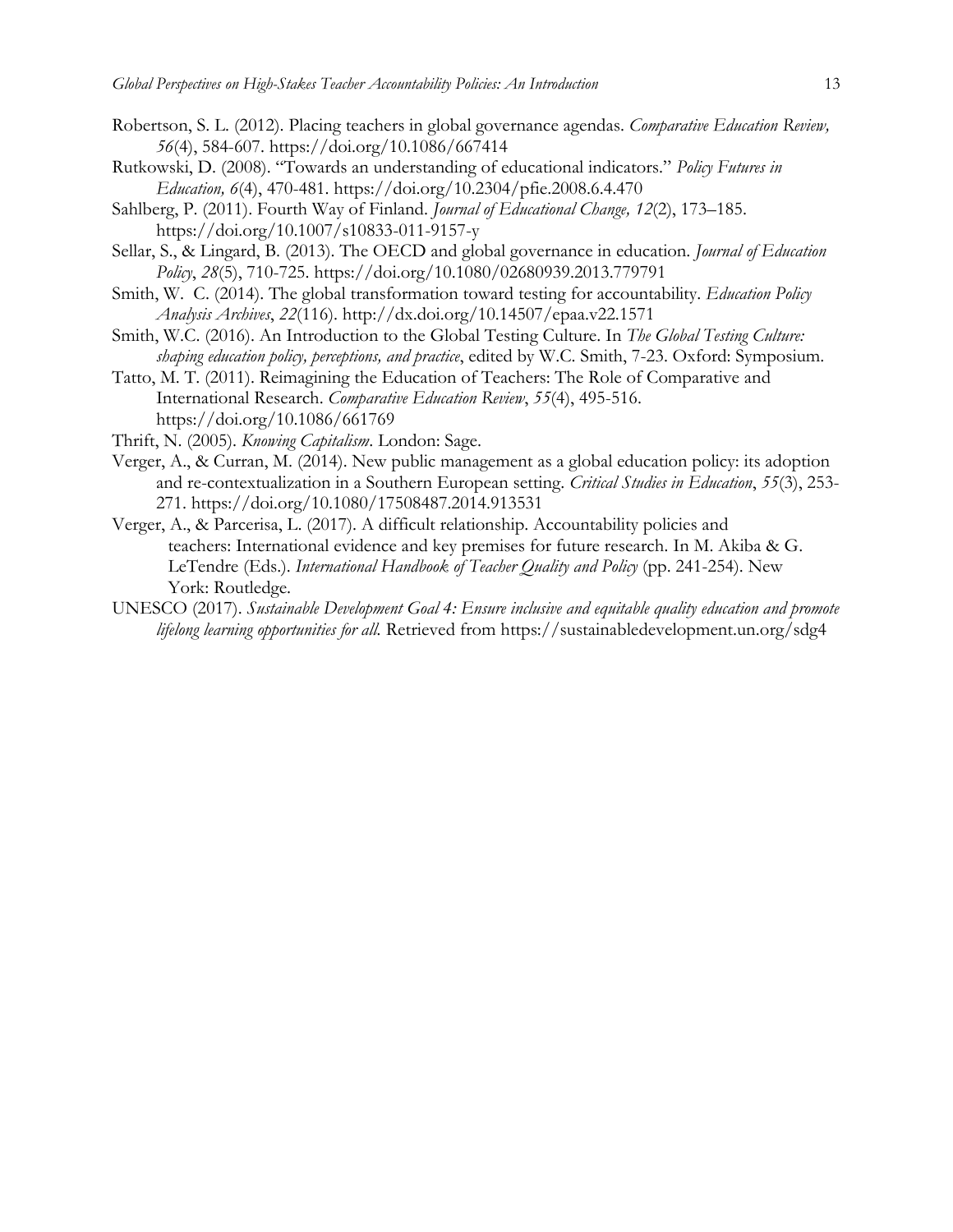### **About the Authors/Guest Editors**

#### **Jessica Holloway**

Research for Educational Impact (REDI) Centre, Deakin University [Jessica.holloway@deakin.edu.au](mailto:Jessica.holloway@deakin.edu.au)

<http://orcid.org/0000-0001-9267-3197>

Jessica Holloway is a post-doctoral research fellow at the Centre in Research for Educational Impact (REDI) at Deakin University. She draws on post-structural theory to understand contemporary modes of accountability and its production of new teacher and leader subjectivities. Her current project, entitled *Teacher Leaders and Democracy: An International Study,* looks at modes of distributive leadership in U.S. and Australian schools.

#### **Tore Bernt Sørensen**

University of Bristol [t.b.sorensen@bristol.ac.uk](mailto:t.b.sorensen@bristol.ac.uk) <http://orcid.org/0000-0003-0982-5685>

Tore Bernt Sørensen completed his doctorate at the Graduate School of Education, University of Bristol, UK, in 2017 with the dissertation "*Work In Progress: The Political Construction Of The OECD Programme Teaching And Learning International Survey"*. Tore's research centers on comparative studies of education governance in a global context. Tore has a background as teacher and teacher trainer in Denmark. Before starting his doctorate, he worked in the Analysis and Studies Unit of the European Commission's Directorate-General for Education and Culture.

#### **Antoni Verger**

Universitat Autònoma de Barcelona [Antoni.verger@uab.cat](mailto:Antoni.verger@uab.cat) <http://orcid.org/0000-0003-3255-7703>

Antoni Verger is associate professor at the Department of Sociology of the UAB. A former postdoctoral fellow at the University of Amsterdam, Antoni's research analyses the relationship between global governance institutions and education policy, with a focus on the study of public-private partnerships and accountability policies in education. Currently, he is coordinating the research project REFORMED - *Reforming Schools Globally: A Multiscalar Analysis of Autonomy and Accountability Policies in the Education Sector* (ERC StG, 2016–2021).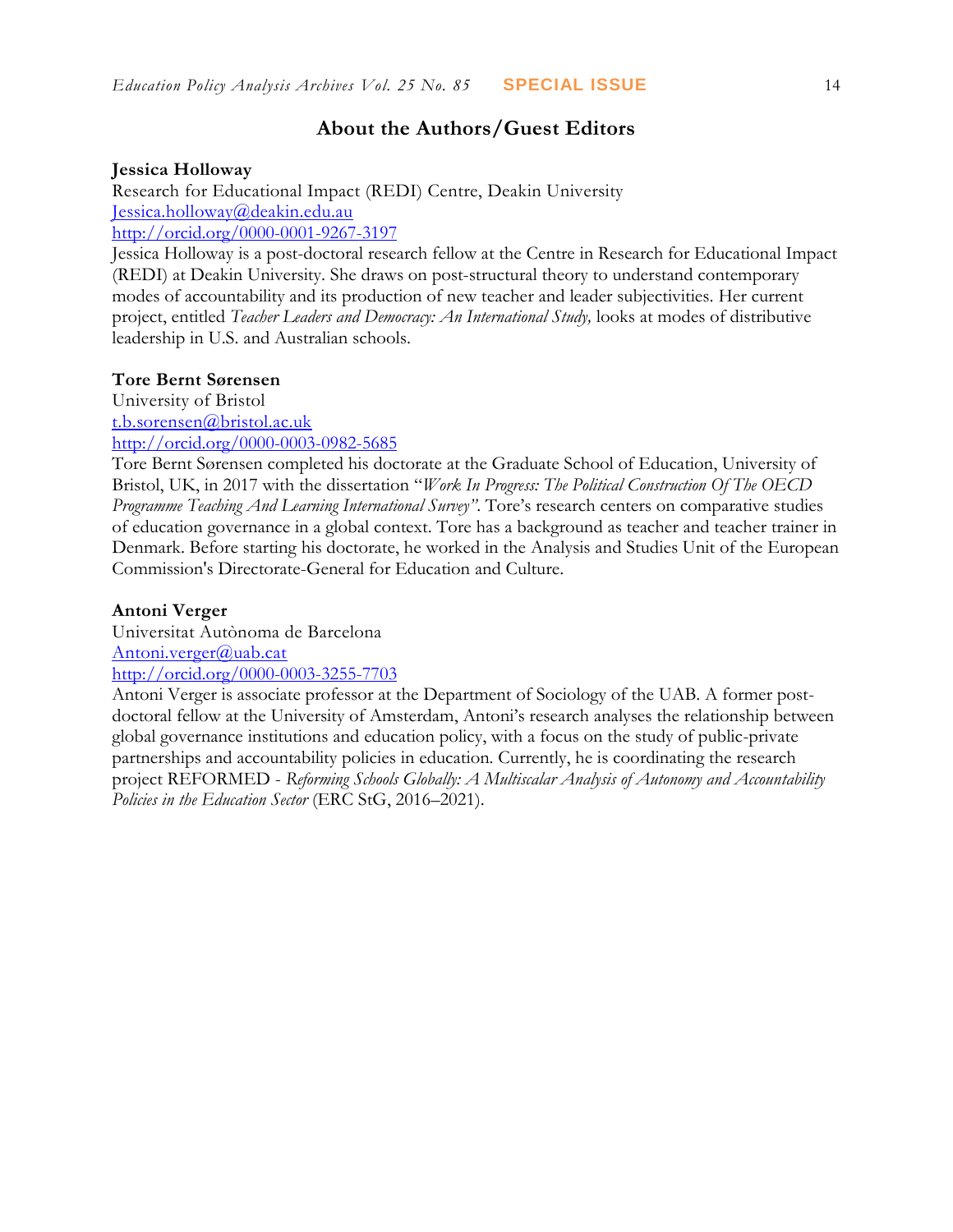## **SPECIAL ISSUE Global Perspectives on High-Stakes Teacher Accountability Policies**

# education policy analysis archives

Volume 25 Number 85 August 21, 2017 ISSN 1068-2341



SOME RIGHTS RESERVED Readers are free to copy, display, and distribute this article, as long as the work is attributed to the author(s) and **Education Policy Analysis Archives,** it is distributed for noncommercial purposes only, and no alteration or transformation is made in the work. More details of this Creative Commons license are available at

http://creativecommons.org/licenses/by-nc-sa/3.0/. All other uses must be approved by the author(s) or **EPAA**. **EPAA** is published by the Mary Lou Fulton Institute and Graduate School of Education at Arizona State University Articles are indexed in CIRC (Clasificación Integrada de Revistas Científicas, Spain), DIALNET (Spain), [Directory of Open Access Journals,](http://www.doaj.org/) EBSCO Education Research Complete, ERIC, Education Full Text (H.W. Wilson), QUALIS A1 (Brazil), SCImago Journal Rank; SCOPUS, SOCOLAR (China).

Please send errata notes to Audrey Amrein-Beardsley at [Audrey.beardsley@asu.edu](mailto:Audrey.beardsley@asu.edu)

**Join EPAA's Facebook community** at<https://www.facebook.com/EPAAAAPE> and **Twitter feed** @epaa\_aape.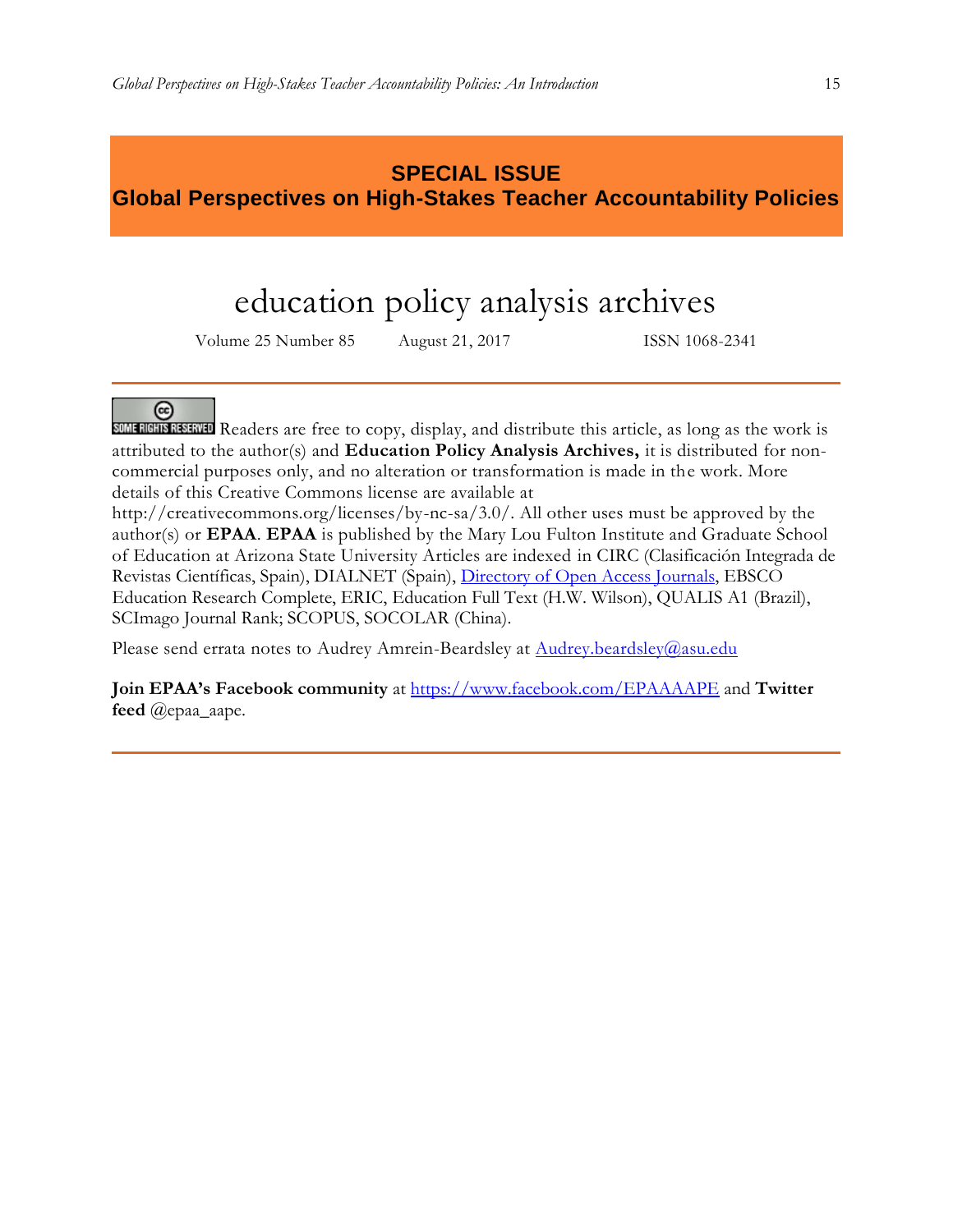Lead Editor: **Audrey Amrein-Beardsley** (Arizona State University) Editor Consultor: **Gustavo E. Fischman** (Arizona State University)

Associate Editors: **David Carlson, Lauren Harris, Margarita Jimenez-Silva**, **Eugene Judson, Mirka Koro-Ljungberg, Scott Marley, Jeanne M. Powers, Iveta Silova, Maria Teresa Tatto** (Arizona State University) **Cristina Alfaro** San Diego State University **Gene V Glass** Arizona State University **Gloria M. Rodriguez** University of California, Davis

**Gary Anderson** New York University

**Michael W. Apple** University of Wisconsin, Madison **Jeff Bale** OISE, University of Toronto, Canada

**David C. Berliner** Arizona State University

**Casey Cobb** University of Connecticut

**Arnold Danzig** San Jose State University

**Linda Darling-Hammond**  Stanford University

**Elizabeth H. DeBray** University of Georgia

**Chad d'Entremont** Rennie Center for Education Research & Policy

**John Diamond** University of Wisconsin, Madison

**Matthew Di Carlo** Albert Shanker Institute

**Sherman Dorn** Arizona State University

**Michael J. Dumas** University of California, Berkeley

**Kathy Escamilla** University of Colorado, Boulder

**Melissa Lynn Freeman** Adams State College

**Rachael Gabriel** University of Connecticut

**Amy Garrett Dikkers** University of North Carolina, Wilmington

**Ronald Glass** University of California, Santa Cruz

**Jacob P. K. Gross** University of Louisville **Eric M. Haas** WestEd **Patricia Sánchez** University of

**Aaron Bevanot** SUNY Albany **Julian Vasquez Heilig** California State University, Sacramento

**Kimberly Kappler Hewitt** University of North Carolina Greensboro **Henry Braun** Boston College **Aimee Howley** Ohio University **Noah Sobe** Loyola University

**Steve Klees** University of Maryland **Nelly P. Stromquist** University of

**Jaekyung Lee S**UNY Buffalo

**Jessica Nina Lester** Indiana University

**Amanda E. Lewis** University of Illinois, Chicago

**Chad R. Lochmiller** Indiana University

**Christopher Lubienski** University of Illinois, Urbana-Champaign

**Sarah Lubienski** University of Illinois, Urbana-Champaign

**William J. Mathis** University of Colorado, Boulder

**Michele S. Moses** University of Colorado, Boulder

**Julianne Moss** Deakin University, Australia

**Sharon Nichols** University of Texas, San Antonio

**Eric Parsons** University of Missouri-Columbia

**Susan L. Robertson** Bristol University, UK

**R. Anthony Rolle** University of Houston

**A. G. Rud** Washington State University University of Texas, San Antonio **Janelle Scott** University of California, Berkeley

**Jack Schneider** College of the Holy Cross

Maryland

**Benjamin Superfine** University of Illinois, Chicago

**Adai Tefera** Virginia Commonwealth University

**Tina Trujillo** University of California, Berkeley

**Federico R. Waitoller** University of Illinois, Chicago

**Larisa Warhol** University of Connecticut

**John Weathers** University of Colorado, Colorado Springs

**Kevin Welner** University of Colorado, Boulder

**Terrence G. Wiley** Center for Applied Linguistics

**John Willinsky**  Stanford University

**Jennifer R. Wolgemuth University of** South Florida

**Kyo Yamashiro** Claremont Graduate University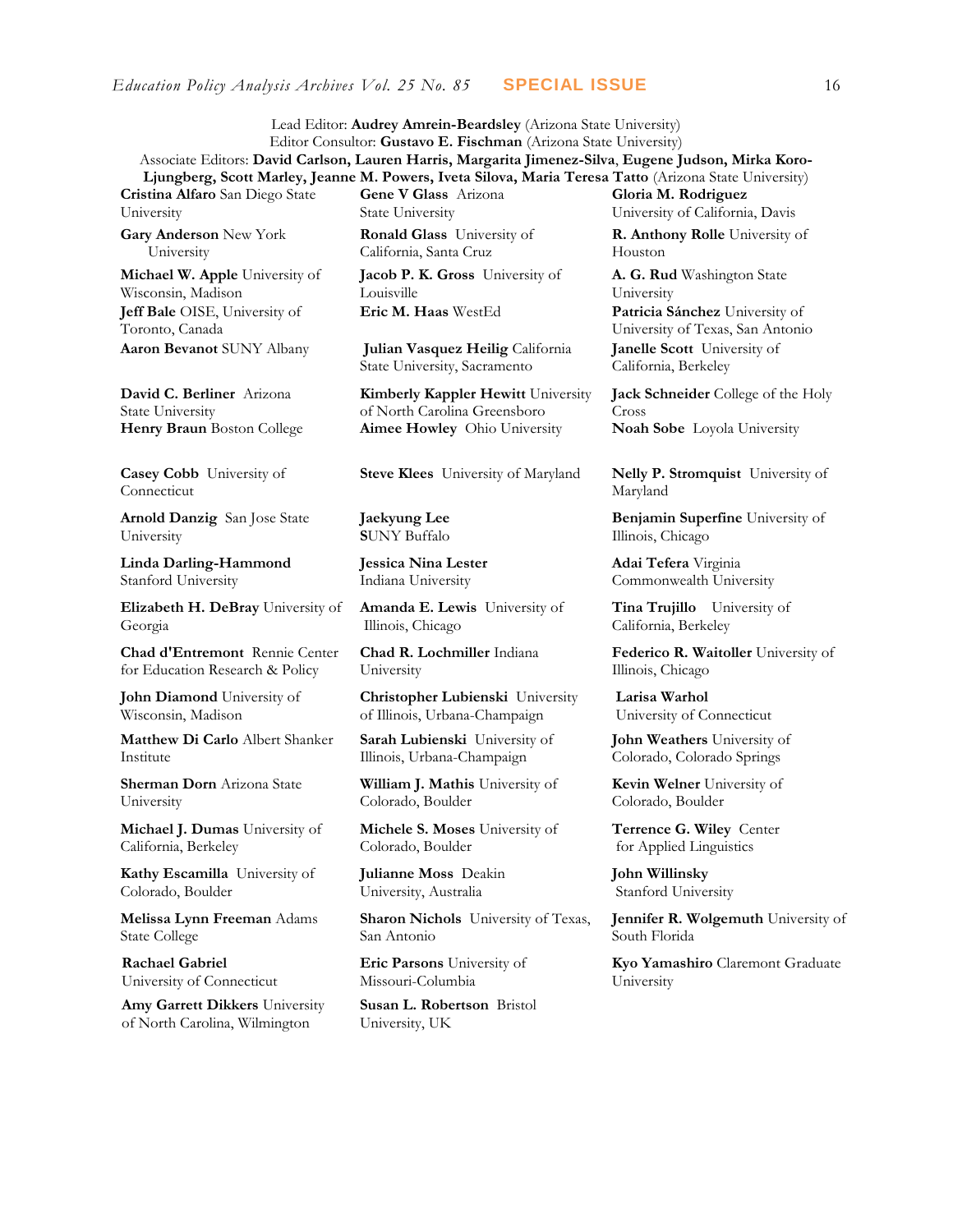### archivos analíticos de políticas educativas consejo editorial

Editor Consultor: **Gustavo E. Fischman** (Arizona State University) Editores Asociados: **Armando Alcántara Santuario** (Universidad Nacional Autónoma de México), **Jason Beech** (Universidad de San Andrés), **Ezequiel Gomez Caride** (Pontificia Universidad Católica Argentina), **Antonio Luzon** (Universidad de Granada), **Angelica Buendia** (Metropolitan Autonomous University), **José Luis Ramírez** (Universidad de Sonora)

| Claudio Almonacid<br>Universidad Metropolitana de<br>Ciencias de la Educación, Chile       | Juan Carlos González Faraco<br>Universidad de Huelva, España                      | Miriam Rodríguez Vargas<br>Universidad Autónoma de<br>Tamaulipas, México      |
|--------------------------------------------------------------------------------------------|-----------------------------------------------------------------------------------|-------------------------------------------------------------------------------|
| Miguel Ángel Arias Ortega                                                                  | María Clemente Linuesa                                                            | José Gregorio Rodríguez                                                       |
| Universidad Autónoma de la Ciudad<br>de México                                             | Universidad de Salamanca, España                                                  | Universidad Nacional de Colombia,<br>Colombia                                 |
| Xavier Besalú Costa                                                                        | Jaume Martínez Bonafé                                                             | Mario Rueda Beltrán Instituto de                                              |
| Universitat de Girona, España                                                              | Universitat de València, España                                                   | Investigaciones sobre la<br>Universidad y la Educación,<br>UNAM, México       |
| Xavier Bonal Sarro Universidad                                                             | Alejandro Márquez Jiménez                                                         | José Luis San Fabián Maroto                                                   |
| Autónoma de Barcelona, España                                                              | Instituto de Investigaciones sobre                                                | Universidad de Oviedo,                                                        |
|                                                                                            | la Universidad y la Educación,<br>UNAM, México                                    | España                                                                        |
| Antonio Bolívar Boitia Universidad                                                         | María Guadalupe Olivier Tellez,                                                   | Jurjo Torres Santomé,                                                         |
| de Granada, España                                                                         | Universidad Pedagógica Nacional,<br>México                                        | Universidad de la Coruña, España                                              |
| José Joaquín Brunner Universidad<br>Diego Portales, Chile                                  | Miguel Pereyra Universidad de<br>Granada, España                                  | Yengny Marisol Silva Laya<br>Universidad Iberoamericana,<br>México            |
| Damián Canales Sánchez Instituto<br>Nacional para la Evaluación de la<br>Educación, México | Mónica Pini Universidad Nacional<br>de San Martín, Argentina                      | Juan Carlos Tedesco Universidad<br>Nacional de San Martín, Argentina          |
| Gabriela de la Cruz Flores                                                                 | <b>Omar Orlando Pulido Chaves</b>                                                 | Ernesto Treviño Ronzón                                                        |
| Universidad Nacional Autónoma de<br>México                                                 | Instituto para la Investigación<br>Educativa y el Desarrollo<br>Pedagógico (IDEP) | Universidad Veracruzana, México                                               |
| Marco Antonio Delgado Fuentes<br>Universidad Iberoamericana, México                        |                                                                                   | Ernesto Treviño Villarreal<br>Universidad Diego Portales<br>Santiago, Chile   |
| Inés Dussel, DIE-CINVESTAV,<br>México                                                      | Paula Razquin Universidad de<br>San Andrés, Argentina                             | <b>Antoni Verger Planells</b><br>Universidad Autónoma de<br>Barcelona, España |